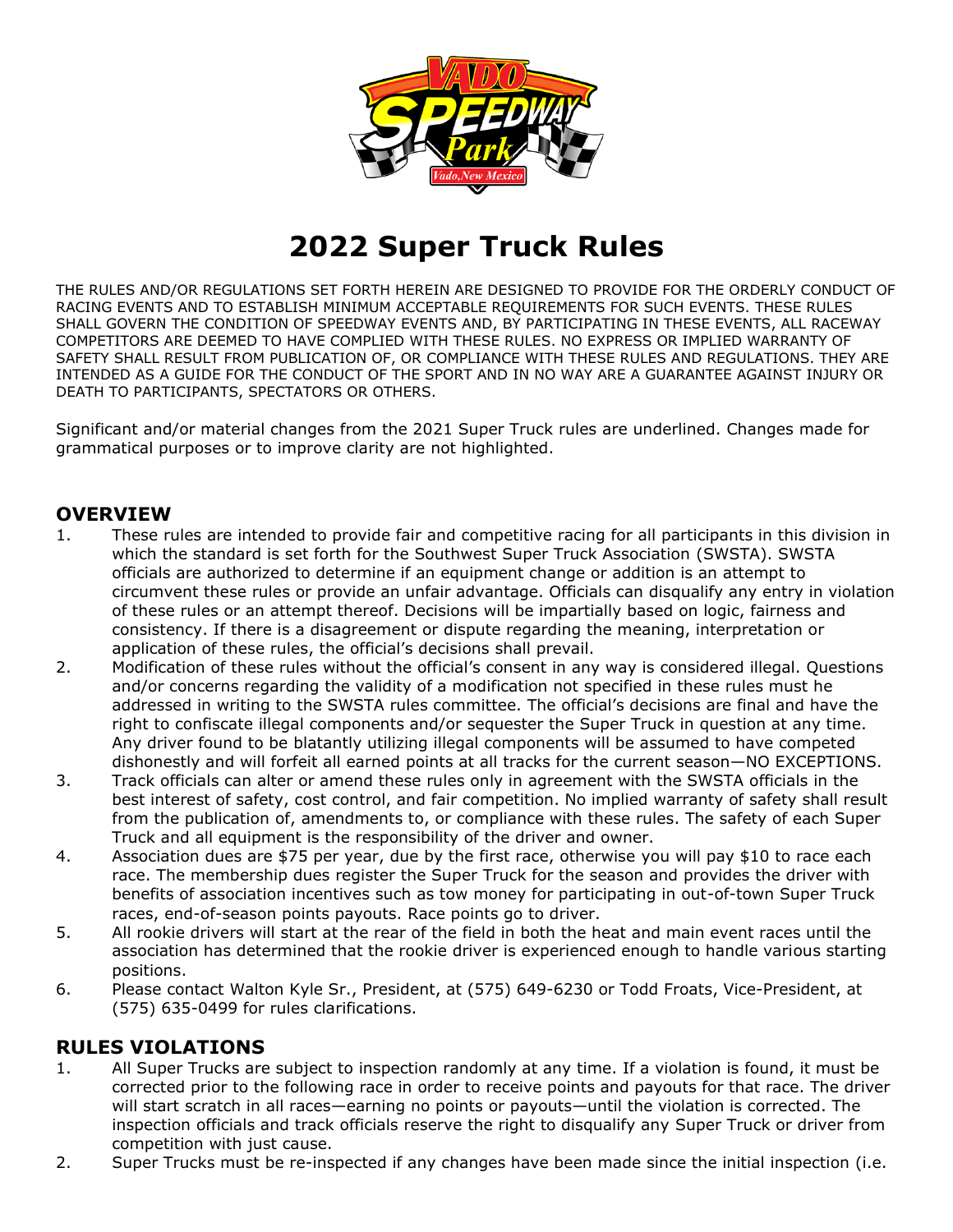replacing intake gaskets). Otherwise, there is the assumption of blatant violation of rules if the Super Truck passed the initial inspection but not subsequent inspections. This may result in loss of accrued season points at all SWSTA sanctioned tracks per agreement of SWSTA officials.

3. When in doubt, clarify the rules with the SWSTA president. We support the drivers and want to encourage your full participation so that you can enjoy the benefits of being a member of the SWSTA.

## **FRAME**

- 1. Four-point main cage within 1/4-inch location. All tubing for the complete cage, front and rear, must be 0.095-inch by 1.75-inch tubing.
- 2. Front post of cage must be positioned 5/8 inch behind the beginning of the side channel on both sides of a metric GM mid-sized frame, (Monte Carlo, Cutlass, Regal, Grand Prix, etc., can X frame).
- 3. The rear posts will be 45.5 inches behind the front posts. These posts are centered upon the side channels and 23 inches tall.
- 4. A one-piece hoop fits on them and is the upper door bar and front hoop.
- 5. The halo is 42 inches front and rear, above the side channels of the GM frame. 5.1 There must be 2 support tubes from the outside rear corners of the halo running down to the chassis frame.
- 6. The halo is 30.5 inches, center to center and front to rear, and is 50.5 inches wide centered above frame.
- 7. The lower door bar is 10 inches wider than the frame channel on each side and 6 inches above the channel to the center of the lowest door bar.
- 8. All frame mounting points must be maintained. This is a spec classification.
- 9. There must be four (4) door bars on the driver's side and three (3) door bars on the passenger side.
- 10. If the Super Truck has a passenger seat, the right side must also have four (4) door bars. Any side that has a seat must be plated on the outside of the door bars to prevent intrusion of bumper bars or other objects.
- 11. The front bumper is at the top of the front stub molded inside the nose piece. External front bumpers or excessive bracing is not allowed.
- 12. The rear bumper is located at the top of the rear clip in the same manner. The rear bumper should have upper and lower hoops so that the single front bumper will contact in race conditions. The bumper is recommended to be mounted inside the body. Cow catchers are not allowed.
- 13. Each participant must consult with class officials as to the legality of each frame. This is not a builder's competition; Each frame is the basis of equality.
- 14. Side nerf bars must have turned-in ends and rounded bolt heads for attachment, centered at the bottom of the lower door bar. Only continuous radius rear side nerf allowed. Rub rails must mount flush with the body, not spaced out from body.

# **SUSPENSION**

- 1. Suspension mounting points may not be altered (exception: upper "A" arm mounts may be fabricated to accept an aftermarket arm). Any type upper arm is allowed. Suspension points will be inspected.
- 2. Front spindles, rotors, lower "A" arms, mounts, calipers, steering components and all rear axle trailing arms must be OEM mid-sized metric parts. Direct replacement parts cannot be altered except to add shock mount to lower arm and to ream the ball joint holes to accept the ball joints. May also use 14-inch swedge tubes and/or heim joints as tie rod adjusters. Heim joints must be fastened as closely to the spindle steering arm as possible with no spacers. These will be inspected, and modifications will be subject to disqualification. Metric 3-piece spindles are allowed. No pinto spindles. Up to a 1inch spacer is permitted on the right front only.
- 3. All ball joints allowed.
- 4. Wheels must be steel with a 2-inch back space. Bead locks with dimensions of 15 inches by 8 inches width are allowed on both right side tires.
- 5. Studs of 1/2-inch or larger are required.
- 6. Grooved or excessively thin rotors, drilling or machining is prohibited.
- 7. A 58-inch Ford floated hub axle or metric axle is permitted. All axles must be locked with mini or full spool made of steel only. Tolerance of 3/4-inch on width of axle is permitted. Lower trailing arm mount bolts on 9-inch Ford must be 2 inches from axle tube to center of the bolt—no lower.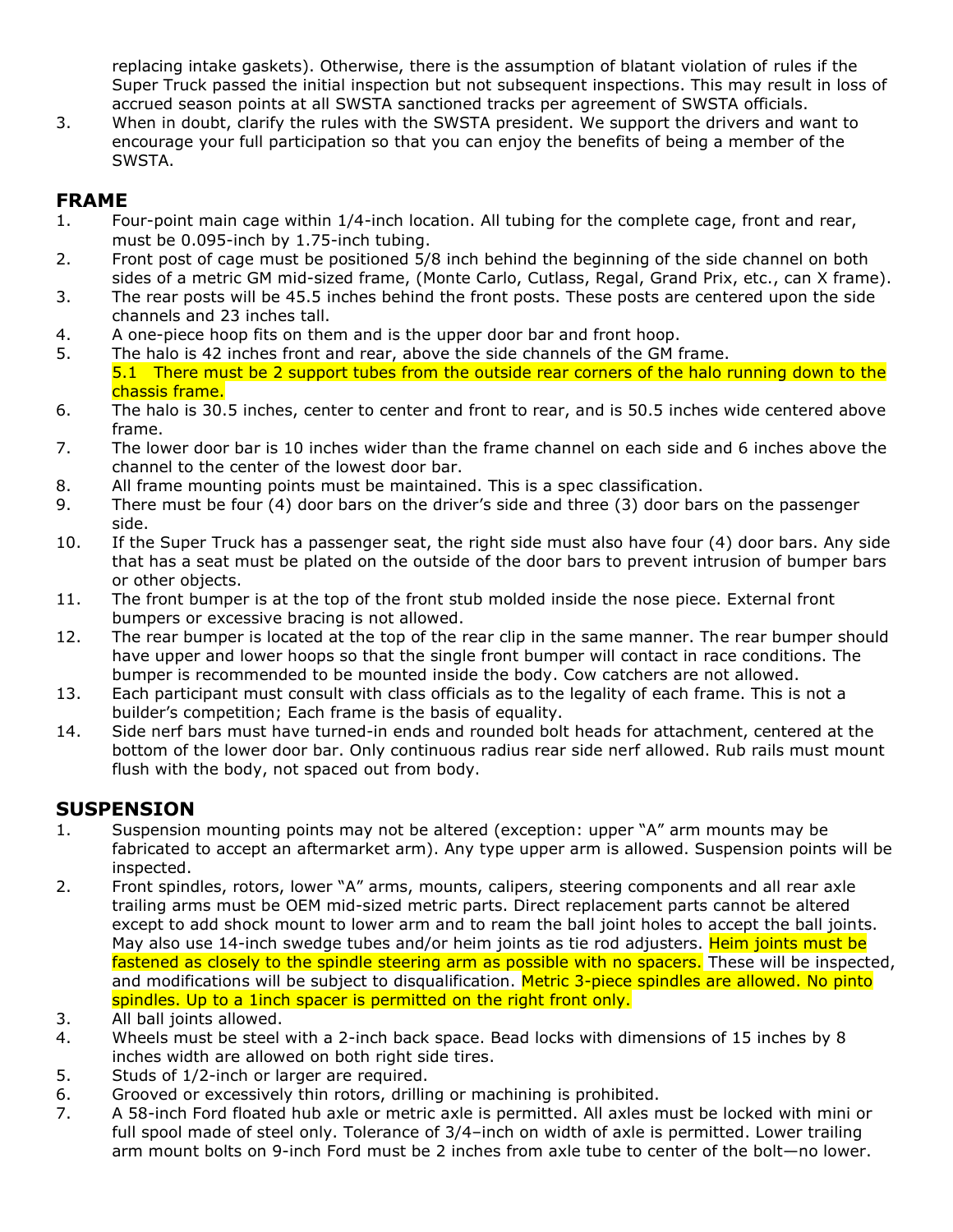This is based on a 3-inch tube diameter; larger tubes will be closer. Upper mounts are 10 inches on the left and right above the mount holes centerline. Pinion angle must be a maximum of 5 degrees. There is currently a jig for a 58-inch Ford/metric floater. The mounting points must be within one inch of the jig points when placed on the rear axle of the truck.

- 8. Any suspension bushing can be used with original holes in arms and mounts. Holes may be drilled out to 1/2 inch.
- 9. Springs must be mounted in original locations.
- 10. Must have four (4) operable brakes, proportioning valve front to rear along with a balance bar, and shut-off right front valve only are also permitted.
- 11. All Super trucks must run disc brakes all around. Only steel rotors and mid-sized metric calipers are permitted. Aluminum or other exotic metals are not allowed.
- 12. Floater hubs are recommended but not required.
- 13. Brake fluid recirculators are permitted.
- 14. Steel brake lines are highly recommended.
- 15. Sway bars are optional but must be OEM solid steel bar. Mounting methods are optional and may have adjustable ends.
- 16. One shock per wheel with no external reservoir shocks allowed. Shocks are limited to a \$150 value for a new retail purchase price.
- 17. Trailing arms must be OEM mid-sized metric length. Aftermarket trailing arms are allowed.

#### **DRIVE TRAIN**

- 1. Any OEM transmission attached to the bellhousing (3-speed Saginaw, Power Glides, etc.). Must have working reverse and at least one working forward gear. Aftermarket transmissions (e.g. Bert, Brinn, Falcons, Tex Racing, Richmond, etc.) are permitted.
- 2. Any Super Truck with OEM clutch cover must run explosion-proof bellhousing.
- 3. Light weight flex-plates are prohibited.
- 4. Single steel drive shaft must be painted white with a 2-inch by 3/16-inch hoop (or equivalent), 6 inches to 15 inches behind front "U" joint.

#### **TIRES & WHEELS**

- 1. Tires permitted are the American Racer KK704 only.
- 2. Beadlocks are permitted on the right front and/or right rear tires only.

### **ENGINES**

All engine packages must utilize a 7,000 RPM chip.

- 1. Chevy and Ford engines, 360 cubic inches; Dodge 370 cubic inch maximum, 1% error, with 9.5:1 compression ratio (5% tolerance). Engine block must be OEM production with original specifications. Any exhaust header with any muffler permitted. Mufflers or track approved baffles are required.
- 2. Flat top or dished pistons only. No part of the piston many protrude above the deck surface.
- 3. Titanium engine or truck pans are not allowed.
- 4. Any roller rocker arm is permitted.
- 5. Flat tappet cams only, hydraulic or solid lifters. Maximum lift is 0.540-inch intake and 0.560-inch on exhaust, measured at zero lash on valve retainer. Lifter must be able to be removed from the top of the lifter bore.
- 6. Engine must be 93 inches or more from center line of rear axle to rear of engine block.
- 7. Aftermarket cast iron heads are permitted with stock valve angles. Ford may use World Products casting.
- 8. Cold air box is optional and must pick up air at the base of the windshield. Forward facing scoops or Ram Air are not allowed.
- 9. Only 2-barrel or 4-barrel carburetors permitted, no other exotic type or Predator.
- 10. Carburetor base dimensions must be no more than 7 inches above top of block measured with a straight edge across the spacer down to top of the block at rear manifold.
- 11. Gasoline and approved race fuel only. Additives, nitrous oxide or other oxygenating substances are not allowed. A 16-gallon fuel cell in a steel box mounted behind the rear axle is required. Two 2 inch straps must encompass the entire fuel cell. The bottom of the fuel cell must be level with the top of rear frame horns.
- 12. Glass and plastic fuel lifters are prohibited.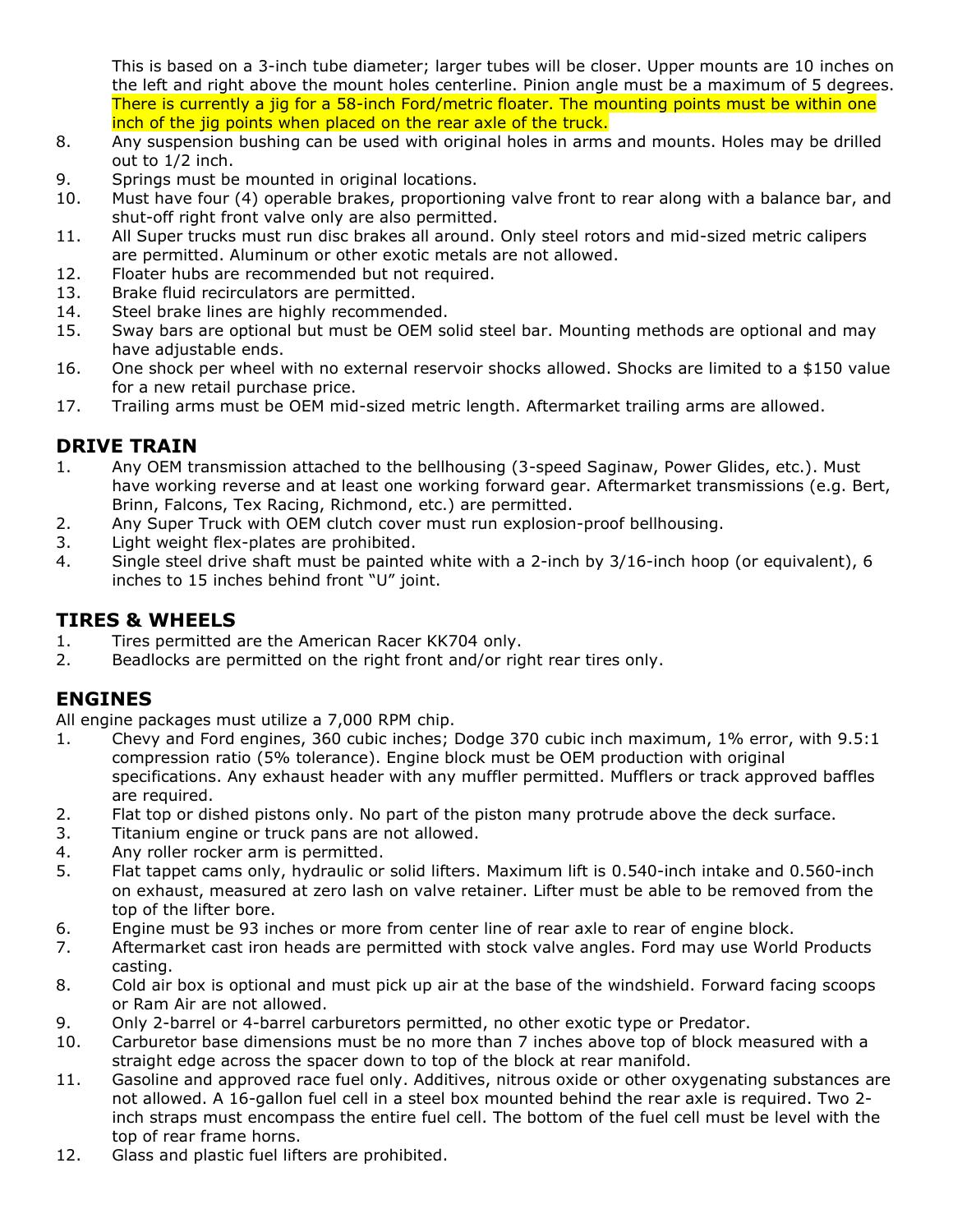- 13. Mechanical block mounted fuel pumps are required. Mechanical belt-driven fuel pump is allowed.
- 14. Radiator must be mounted in front of engine with an overflow 2-quart minimum canister.
- 15. Battery must be mounted behind the driver within the frame in an approved battery mount.
- 16. Any electronic or mechanical traction control devices are prohibited.
- 17. Any approved distributor-type ignition is permitted. Crank triggers, magnetos and timing-controlled ignition systems are prohibited.
- 18. Must start under own power. Any truck requiring a push start will be placed in scratch position.

#### **Rules for the LS 5.3 engine:**

- 1. The engine will be a cast iron port head style, with the size being 5.3 liters.
- 2. OEM crankshaft, rods, pistons, heads, 1.6 ratio rocker arms, lifters, cam chain required.
- 3. The camshaft will be the original cam or may be replaced with the CT525 camshaft only.
- 4. The intake manifold will be the Holley 300-132 with 1-inch adapter.
- 5. Only 2-barrel or 4-barrel carburetors permitted, no other exotic type or Predator.
- 6. Must use the MSD ignition box.
- 7. Aftermarket parts that may be used: pan, water pump, pulleys, headers, oil filter adapter.
- 8. Winters crank flange adapter may be used to convert the bolt pattern to standard drive pattern.
- 9. Must add 80 pounds at engine plate if utilizing an aluminum block.

### **BODIES**

- 1. Bodies must have truck molded nose, tail, roof and roof posts; All others must be made of aluminum. Home-made parts of the above mentioned are prohibited.
- 2. A 6-inch spoiler with no forward supports is permitted but must be no wider than rear deck.
- 3. Minimum weight of Super Truck with driver inside is always 2,750 pounds with a maximum of 3,250 pounds. Extra roll cage elements and other driver protection are recommended for reaching weight requirements.
- 4. Driver's compartment is open side to side or closed.
- 5. Ballast inside driver's compartment is prohibited.
- 6. All ballasts will have two (2) 5-inch bolts attached to the frame or equivalent (subject to inspection approval) painted white with Super Truck number on it.
- 7. No sail panels on and/or behind roof. No wicker bills.

### **SAFETY**

- 1. Five-point seat belt system, no more than 3 years old, is required. System must be properly mounted to main cage using 7/16-inch grade 8 bolts to secure belts.
- 2. Snell helmet SA2005 or newer, fire suit, gloves, neck brace (or HANS device system, highly recommended) and driving shoes required.
- 3. Fuel turn-over valve or vented safety cap required.
- 4. Professionally built aluminum racing seat securely and safely bolted to the cage required.
- 5. Holes are not allowed in driver's compartment except for drain hole in floor. One 2-inch hole in each rear comer of the floor is permitted.
- 6. Fire extinguisher mounted within the drivers reach required (on-board system recommended).
- 7. A 1-inch ribbon-type net permanently mounted on the bottom with an approved quick release at the top front required. Net must cover window opening. Arm restraints are not a substitute. Net must be positioned to enter the racing surface and remain in place for the duration of the race/event.
- 8. It is recommended to incorporate a brake pressure activated ignition kill switch which would interrupt the ignition in the event of a stuck throttle to allow the driver in maintaining control and safely stop the truck.
- 9. All roll cage tubing in reach of driver must be padded.
- 10. All personal safety equipment must be within expiration dates. Holes, tears and excessive fluid stains are not allowed. Material will bum when fueled by an added combustible substance such as oil. Occasionally wash your gear according to factory recommendations.

### **NUMBERS**

- 1. Only numbers registered with the SWSTA will receive points and monies.
- 2. Registered numbers from the previous season have the option to retain same number.
- 3. All Super Trucks must have a clearly visible four-inch number on the left rear bumper.